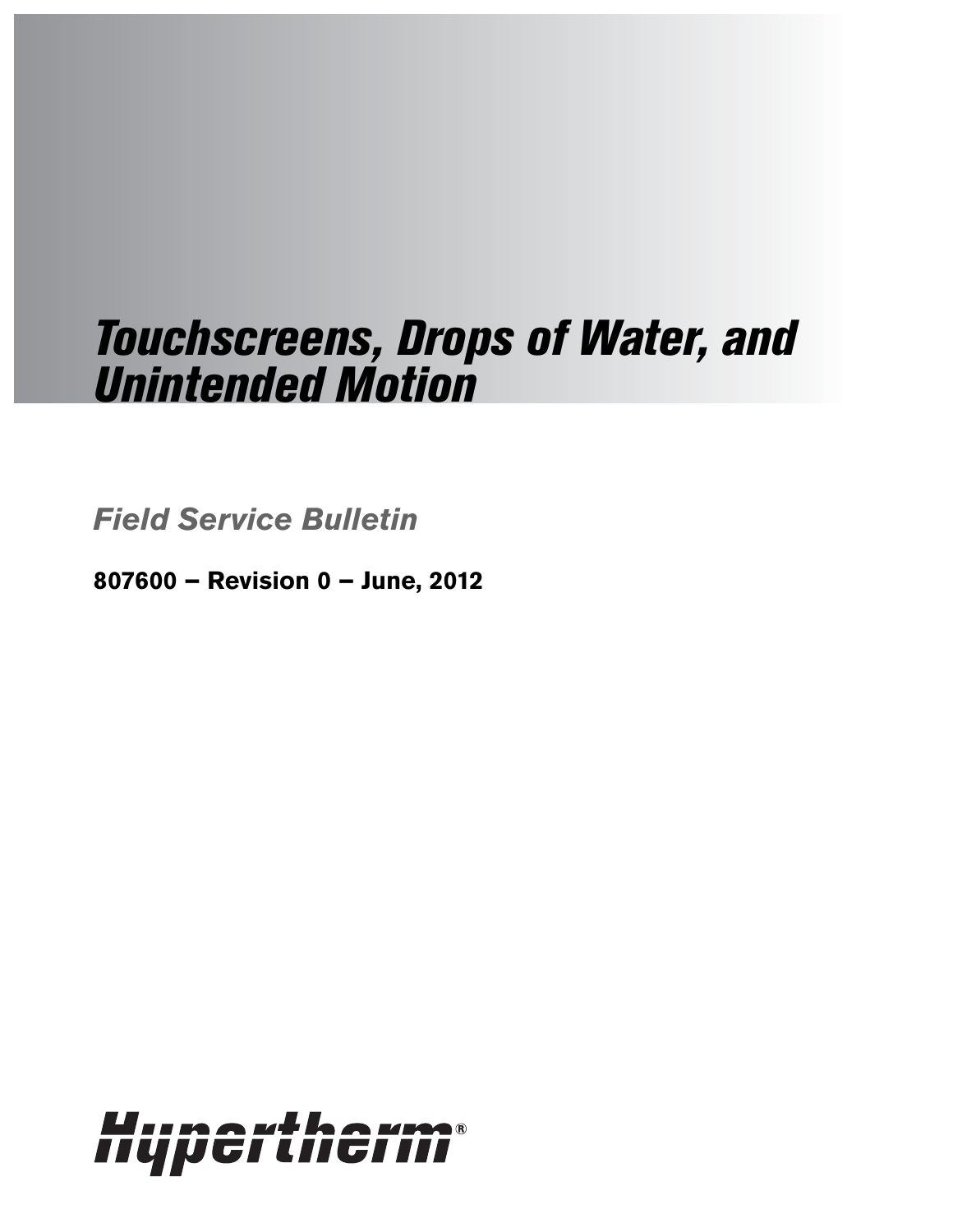### Hypertherm, Inc.

Etna Road, P.O. Box 5010 Hanover, NH 03755 USA 603-643-3441 Tel (Main Office) 603-643-5352 Fax (All Departments) info@hypertherm.com (Main Office Email) 800-643-9878 Tel (Technical Service) technical.service@hypertherm.com (Technical Service Email) 800-737-2978 Tel (Customer Service) customer.service@hypertherm.com (Customer Service Email) 866-643-7711 Tel (Return Materials Authorization) 877-371-2876 Fax (Return Materials Authorization) return.materials@hypertherm.com (RMA email)

### Hypertherm Automation

5 Technology Drive, Suite 300 West Lebanon, NH 03784 USA 603-298-7970 Tel 603-298-7977 Fax

### Hypertherm Plasmatechnik GmbH

Technologiepark Hanau Rodenbacher Chaussee 6 D-63457 Hanau-Wolfgang, Deutschland 49 6181 58 2100 Tel 49 6181 58 2134 Fax 49 6181 58 2123 (Technical Service)

### Hypertherm (S) Pte Ltd.

82 Genting Lane Media Centre Annexe Block #A01-01 Singapore 349567, Republic of Singapore 65 6841 2489 Tel 65 6841 2490 Fax 65 6841 2489 (Technical Service)

### Hypertherm (Shanghai) Trading Co., Ltd.

Unit A, 5th Floor, Careri Building 432 West Huai Hai Road Shanghai, 200052 PR China 86-21 5258 3330/1 Tel 86-21 5258 3332 Fax

©2012 Hypertherm, Inc. All rights reserved.

Hypertherm is a trademark of Hypertherm, Inc. and may be registered in the United States and/or other countries.

Other trademarks are the property of their respective holders.

Printed in USA

### Hypertherm Europe B.V.

Vaartveld 9 4704 SE Roosendaal, Nederland 31 165 596907 Tel 31 165 596901 Fax 31 165 596908 Tel (Marketing) 31 165 596900 Tel (Technical Service) 00 800 4973 7843 Tel (Technical Service)

### Hypertherm Japan Ltd.

Level 9, Edobori Center Building 2-1-1 Edobori, Nishi-ku Osaka 550-0002 Japan 81 6 6225 1183 Tel 81 6 6225 1184 Fax

### Hypertherm Brasil Ltda.

Rua Bras Cubas, 231 – Jardim Maia Guarulhos, SP - Brasil CEP 07115-030 55 11 2409 2636 Tel 55 11 2408 0462 Fax

### Hypertherm México, S.A. de C.V.

Avenida Toluca No. 444, Anexo 1, Colonia Olivar de los Padres Delegación Álvaro Obregón México, D.F. C.P. 01780 52 55 5681 8109 Tel 52 55 5683 2127 Fax

### Hypertherm Korea Branch

#3904 Centum Leaders Mark B/D, 1514 Woo-dong, Haeundae-gu, Busan Korea, 612-889 82 51 747 0358 Tel 82 51 701 0358 Fax